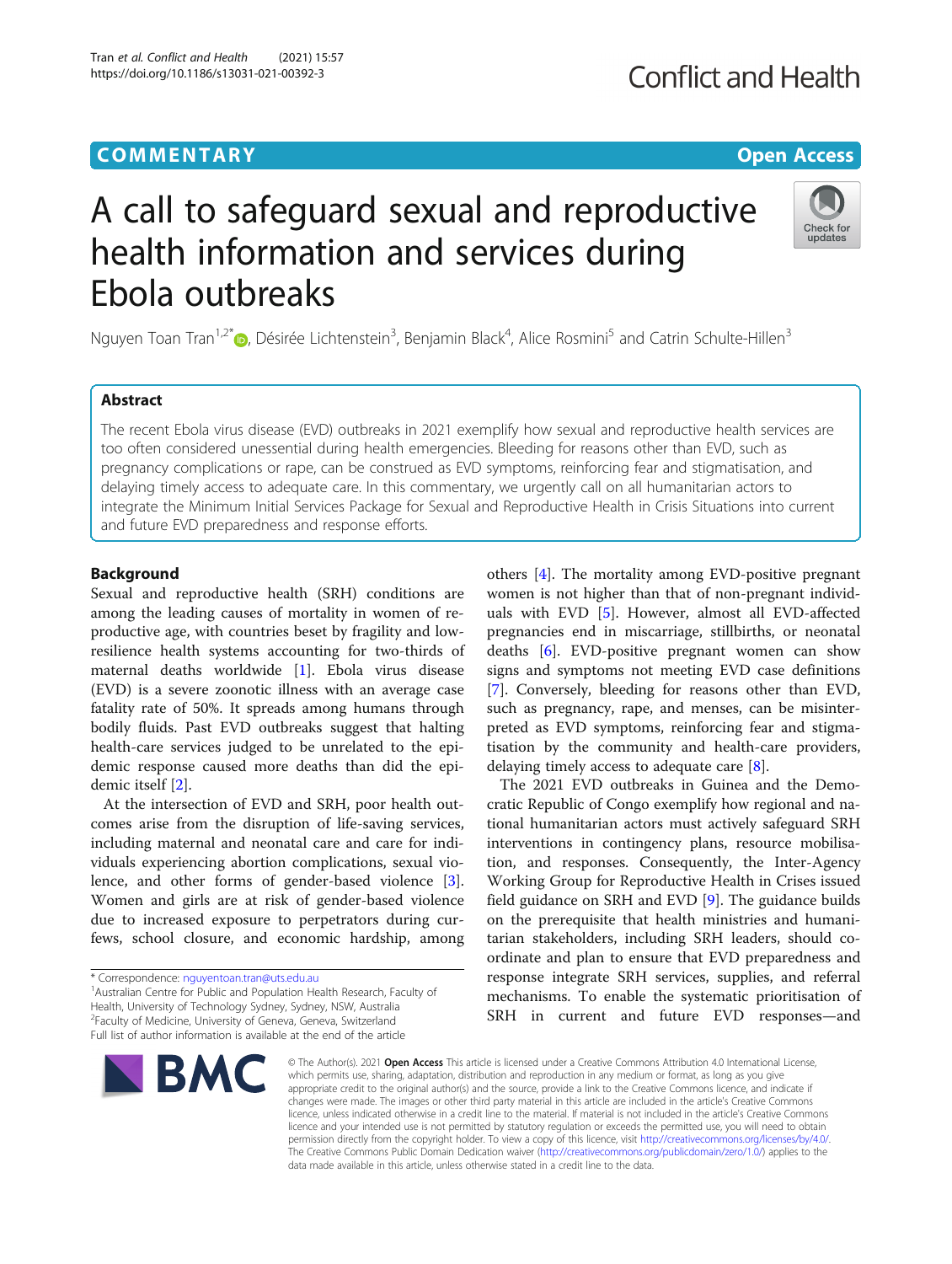<span id="page-1-0"></span>minimise SRH-related deaths—the following recommendations should also be considered.

First, all essential services and supplies defined by the Minimum Initial Services Package (MISP) for SRH in Crisis Situation, a standard in humanitarian response, should be prioritised during the whole EVD response [\[10](#page-2-0)]. It includes intrapartum care, emergency obstetric and neonatal care, post-abortion care, safe abortion care to the full extent of the law, contraception, care for rape survivors, and prevention and treatment of HIV and other sexually-transmitted infections. Women and adolescent girls with suspected EVD should be offered pregnancy testing at EVD triage posts—backed by standard operating procedures that guarantee safe and dignified isolation until EVD ascertainment and effective referrals of confirmed cases to EVD treatment centres [[11\]](#page-2-0). These centres should have adequate SRH supplies, personnel, and protocols, including for emergency obstetric and neonatal care, and offer counselling on potential outcomes and options to individuals testing positive for EVD and pregnancy. Equally important is safer sex and contraceptive counselling for all individuals of reproductive age, regardless of EVD and pregnancy status.

Second, engaging health-care workers, EVD survivors, and representatives of the community and targeted audiences is crucial for crafting clear and relevant public health information. This information should reiterate the importance of seeking care for childbirth and other SRH needs and medical emergencies. Risk communication and community engagement strategies should cover SRH and EVD, the risk of poor health outcomes for women and girls, help individuals differentiate "inexplicable bleeding" (EVD) from "explicable bleeding" (e.g., menses)—and address related stigma. No less critical is information about contraception, safer sex, breastfeeding, avoiding unsafe home births, and where to access care, including for Ebola virus vaccine.

Third, infection prevention and control measures, including personal protective equipment, should be part of managing labour and deliveries, abortion-related care, and any procedures with bodily fluid contact, such as rape survivor care, regardless of EVD status. Reliable supplies to enforce such precautions in both EVD treatment centres and SRH facilities should be thoroughly planned during coordination meetings. These facilities should also optimise waste management practices of used menstrual hygiene products and pregnancy-related fluids and tissues, including safe placenta disposal. Not least, SRH providers, including community midwives and other frontline health-care workers, must be prioritized in national Ebola vaccination programmes.

## Conclusion

Our guidance on SRH and EVD was issued to galvanise country and regional stakeholders to safeguard essential health-care services, including SRH, during EVD preparedness and response efforts. We call upon them to treat life-saving SRH services as core constituents of the overall EVD intervention package, one that does not enfeeble but bolsters health-care systems while meeting the health needs of women, girls, and the whole community.

#### Abbreviations

EBD: Ebola virus disease; SRH: Sexual and reproductive health

#### Acknowledgments

We wish to thank the members of the Inter-Agency Working Group for Reproductive Health in Crises, the World Health Organization, United Nations Population Fund, and Médecins sans Frontières who offered their support, insights, and contributions.

#### Authors' contributions

NTT, CSH, and DL conceptualized the paper. NTT wrote the first draft with inputs from BB, AR, CSH, and DL. All authors contributed to the subsequent drafts and agreed on the final version.

#### Funding

Not applicable.

### Availability of data and materials

Not applicable.

### **Declarations**

Ethics approval and consent to participate Not applicable.

#### Consent for publication

Not applicable.

#### Competing interests

The authors have no competing interests to declare.

#### Author details

<sup>1</sup> Australian Centre for Public and Population Health Research, Faculty of Health, University of Technology Sydney, Sydney, NSW, Australia. <sup>2</sup>Faculty of Medicine, University of Geneva, Geneva, Switzerland. <sup>3</sup>United Nations Population Fund, Humanitarian Office, Geneva, Switzerland. <sup>4</sup>Médecins Sans Frontières, Doctors Without Borders (MSF), London, UK. <sup>5</sup>United Nations Population Fund, West and Central Africa Regional Office, Dakar, Senegal.

#### Received: 21 June 2021 Accepted: 28 June 2021 Published online: 10 July 2021

#### References

- 1. World Health Organization. Maternal mortality: levels and trends 2000–2017; Estimates from WHO, UNICEF, UNFPA, World Bank Group and the United Nations population division. Geneva: World Health Organization; 2017.
- 2. McQuilkin PA, Udhayashankar K, Niescierenko M, Maranda L. Health-care access during the Ebola virus epidemic in Liberia. Am J Trop Med Hygiene. 2017;97(3):931–6.
- 3. Sochas L, Channon AA, Nam S. Counting indirect crisis-related deaths in the context of a low-resilience health system: the case of maternal and neonatal health during the Ebola epidemic in Sierra Leone. Health Policy Plan. 2017;32(suppl\_3):iii32–9.
- 4. Onyango MA, Resnick K, Davis A, Shah RR. Gender-based violence among adolescent girls and young women: a neglected consequence of the West African Ebola outbreak. In: Pregnant in the Time of Ebola: Springer; 2019. p. 121–32.